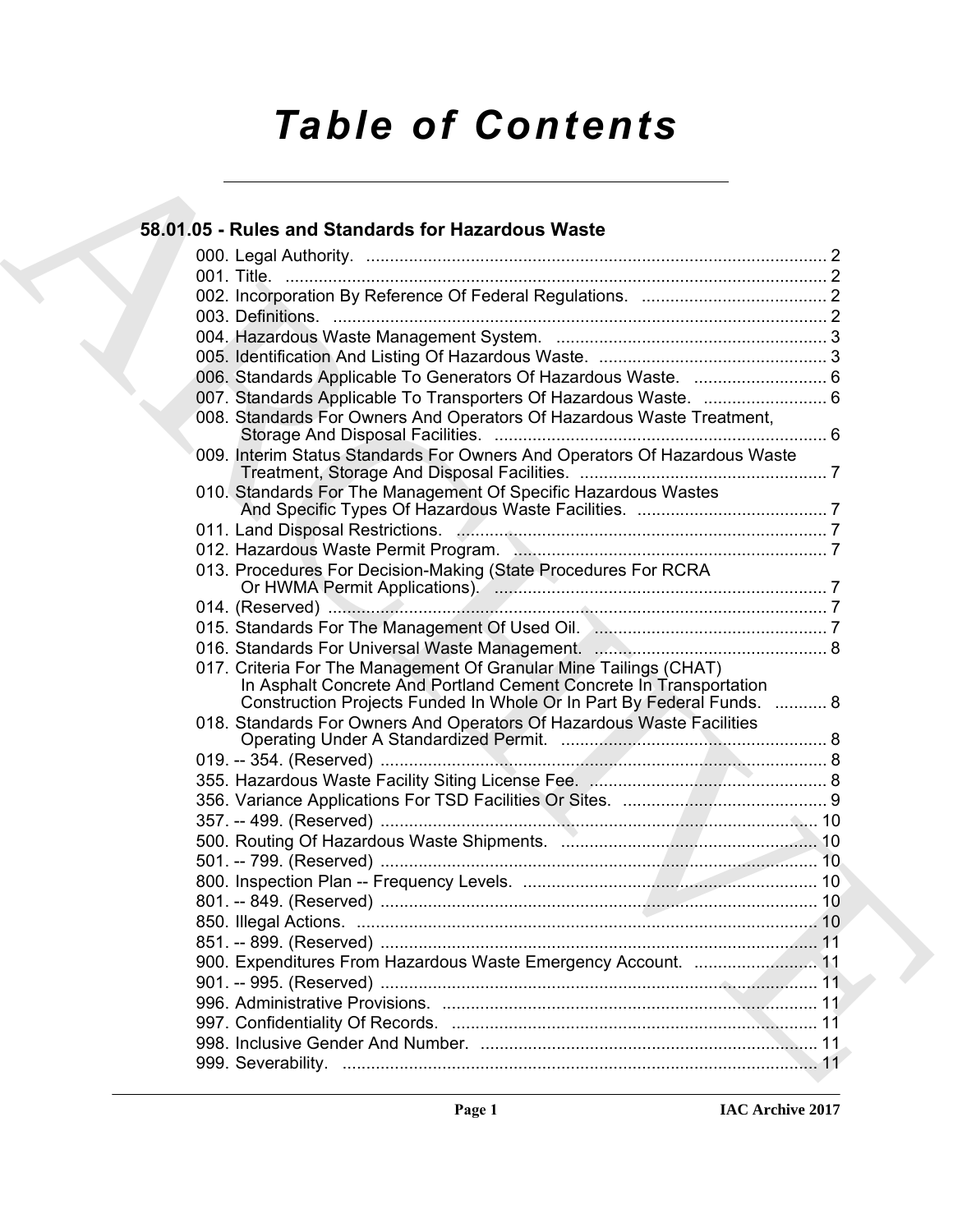### **IDAPA 58 TITLE 01 CHAPTER 05**

### **58.01.05 - RULES AND STANDARDS FOR HAZARDOUS WASTE**

### <span id="page-1-1"></span><span id="page-1-0"></span>**000. LEGAL AUTHORITY.**

These rules are adopted pursuant to the authority vested in the Board of Environmental Quality by the Hazardous Waste Management Act of 1983, as amended (HWMA), Sections 39-4401 et seq., Idaho Code, and the authority vested in the Director of the Department of Environmental Quality by the Hazardous Waste Facility Siting Act of 1985, as amended, Sections 39-5801 et seq., Idaho Code. (3-30-07) 1985, as amended, Sections 39-5801 et seq., Idaho Code.

### <span id="page-1-2"></span>**001. TITLE.**

These rules shall be known as Idaho Department of Environmental Quality Rules, IDAPA 58.01.05, "Rules and Standards for Hazardous Waste." (2-11-94) Standards for Hazardous Waste."

### <span id="page-1-11"></span><span id="page-1-3"></span>**002. INCORPORATION BY REFERENCE OF FEDERAL REGULATIONS.**

<span id="page-1-13"></span>Any reference in these rules to requirements, procedures, or specific forms contained in the Code of Federal Regulations (CFR), Title 40, Parts 124, 260 - 268, 270, 273, 278, and 279 shall constitute the full adoption by reference of that part and Subparts as they appear in 40 CFR, revised as of July 1, 2016, including any notes and appendices therein, unless expressly provided otherwise in these rules. (3-29-17)

**GHAPTER OS**<br> **CHAPTER OS**<br> **CHAPTER OS**<br> **CHAPTER OS**<br> **CHAPTER OS**<br> **CHAPTER OS**<br> **CHAPTER OS**<br> **CHAPTER OS**<br> **CHAPTER OS**<br> **CHAPTER OS**<br> **CHAPTER OS**<br> **CHAPTER OS**<br> **CHAPTER OS**<br> **CHAPTER OS**<br> **CHAPTER OS**<br> **CHAPTER OS 01. Exceptions**. Nothing in 40 CFR Parts 260 - 268, 270, 273, 278, 279 or Part 124 as pertains to permits for Underground Injection Control (U.I.C.) under the Safe Drinking Water Act, the Dredge or Fill Program under Section 404 of the Clean Water Act, the National Pollution Discharge Elimination System (NPDES) under the Clean Water Act or Prevention of Significant Deterioration Program (PSD) under the Clean Air Act is adopted or included by reference herein.

**02.** Availability of Referenced Material. The federal regulations adopted by reference throughout es are maintained at the following locations: (7-2-97) these rules are maintained at the following locations:

<span id="page-1-12"></span>

| а. |  | U.S. Government Printing Office, http://www.ecfr.gov/cgi-bin/ECFR; and | $(3-25-16)$ |
|----|--|------------------------------------------------------------------------|-------------|
|----|--|------------------------------------------------------------------------|-------------|

**b.** State Law Library, 451 W. State Street, P.O. Box 83720, Boise, ID 83720-0051, (208) 334-3316;<br>(7-2-97) and  $(7-2-97)$ 

<span id="page-1-5"></span>**c.** Department of Environmental Quality, 1410 N. Hilton, Boise, ID 83706-1255, (208) 373-0502. (7-2-97)

### <span id="page-1-4"></span>**003. DEFINITIONS.**

For the purpose of these rules and any materials incorporated herein by reference, the following definitions apply unless their application would be inconsistent with the Hazardous Waste Management Act, or unless these rules expressly provide for different definitions. (3-1-93)

<span id="page-1-7"></span><span id="page-1-6"></span>

| 01. | <b>Board.</b> The Idaho Board of Environmental Quality.    | $(6-10-88)$ |
|-----|------------------------------------------------------------|-------------|
| 02. | <b>CFR.</b> The United States Code of Federal Regulations. | $(3-1-93)$  |
|     |                                                            |             |

<span id="page-1-10"></span><span id="page-1-9"></span><span id="page-1-8"></span>**03. Department**. The Idaho Department of Environmental Quality. (6-10-88)

**04. Director**. When used in the context of 40 CFR, the definition shall be the Director of the Idaho Department of Environmental Quality, or his designee, as the context requires. When used in the context of these rules, the definition shall be the U. S. Environmental Protection Agency Region 10 Regional Administrator. (5-3-03)

**05. Environmental Appeals Board**. When used in the context of 40 CFR, the definition shall be the Idaho Board of Environmental Quality except as set forth in Section 39-4413(2), Idaho Code, or except where noted in these rules. When used in the context of these rules, the definition shall be the U.S. Environmental Appeals Board.  $(3-15-02)$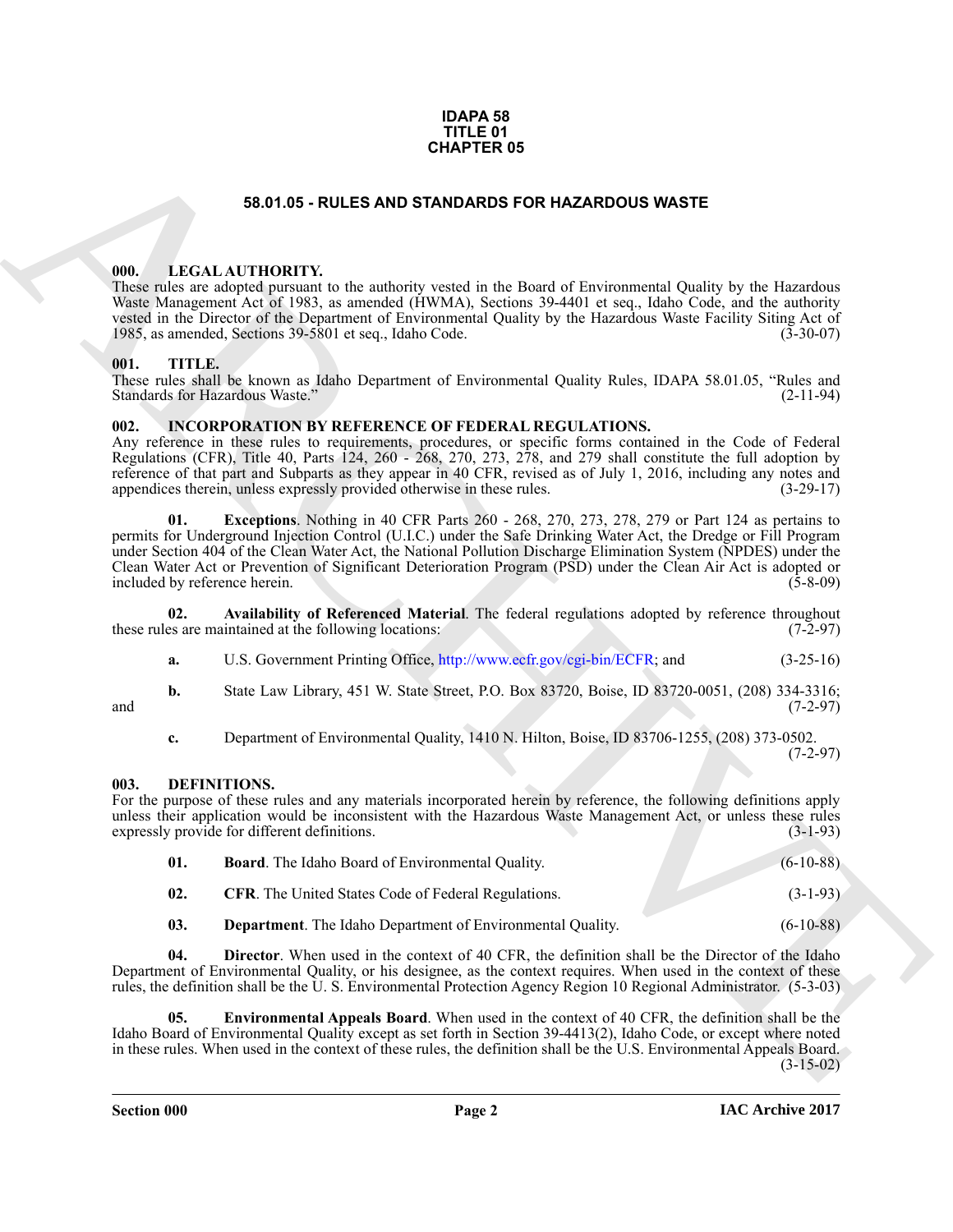ARCHIVE **06. U.S. Environmental Protection Agency or EPA, EPA Headquarters, or EPA**. When used in the context of 40 CFR, the definition shall be the Idaho Department of Environmental Quality, except when used to refer to an EPA Identification number, EPA hazardous waste number, EPA forms, publications or guidance, and EPA Acknowledgment of Consent, and where noted in these rules. Under the latter circumstances, the definition shall be the U.S. Environmental Protection Agency and the Headquarters of the U.S. Environmental Protection Agency as appropriate. When used in the context of these rules, the definition shall be the U.S. Environmental Protection  $\text{Agency.}$  (3-15-02)

<span id="page-2-8"></span><span id="page-2-2"></span>**07. HWFSA**. The Hazardous Waste Facility Siting Act of 1985, Sections 39-5801 et seq., Idaho Code. (3-1-93)

<span id="page-2-3"></span>**08. HWMA**. The Hazardous Waste Management Act of 1983, Sections 39-4401 et seq., Idaho Code. (3-1-93)

<span id="page-2-5"></span><span id="page-2-4"></span>**09. IDAPA**. The Idaho Administrative Procedures Act, Title 67, Chapter 52, Idaho Code. (3-1-93)

**10. RCRA**. When used in the context of 40 CFR, the definition shall be the comparable sections of the Hazardous Waste Management Act of 1983, Sections 39-4401 et seq., Idaho Code. When used in the context of these rules, the definition shall be The Resource Conservation and Recovery Act, 42 U.S. Code, Sections 6901 et seq.

 $(7-1-97)$ 

**11. Regional Administrator or Administrator**. When used in the context of 40 CFR, the definition shall be the Director of the Idaho Department of Environmental Quality, or his designee, except where noted in these rules. When used in the context of these rules, the definition shall be the U.S. Environmental Protection Agency<br>Administrator or Region 10 Regional Administrator as appropriate. (3-15-02) Administrator or Region 10 Regional Administrator as appropriate.

<span id="page-2-9"></span><span id="page-2-7"></span><span id="page-2-6"></span>**12. 12. 12. 12. 12. 12. 12. 12. 12. 12. 12. 12. 12. 12. 12. 12. 12. 12. 12. 12. 12. 12. 12. 12. 12. 12. 12. 12. 12. 12. 12. 12. 12. 12. 12. 12. 12.**

**13. United States or U**.**S**. When used in the context of 40 CFR, the definition shall be the state of Idaho, except where noted in these rules. When used in the context of these rules, the definition shall be the United States.  $(7-1-97)$ 

### <span id="page-2-10"></span><span id="page-2-0"></span>**004. HAZARDOUS WASTE MANAGEMENT SYSTEM.**

40 CFR Part 260 and all Subparts, except 40 CFR 260.2, are herein incorporated by reference as provided in 40 CFR, revised as of July 1, 2016. For the purposes of 40 CFR 260.10 in the definition of electronic manifest and electronic manifest system, "EPA" shall be defined as the U.S. Environmental Protection Agency. For purposes of 40 CFR 260.10, in the definition of hazardous waste constituent, "Administrator" shall be defined as the U.S. Environmental Protection Agency Administrator. For purposes of 40 CFR 260.20, "Federal Register" shall be defined as the Idaho Administrative Bulletin. (3-29-17) Administrative Bulletin.

### <span id="page-2-11"></span><span id="page-2-1"></span>**005. IDENTIFICATION AND LISTING OF HAZARDOUS WASTE.**

40 CFR Part 261 and all Subparts (excluding 261.4(b)(17)), except the language "in the Region where the sample is collected" in 40 CFR 261.4(e)(3)(iii), are herein incorporated by reference as provided in 40 CFR, revised as of July 1, 2016. For purposes of 40 CFR 261.10 and 40 CFR 261.11, "Administrator" shall be defined as the U.S. Environmental Protection Agency Administrator. For purposes of 40 CFR 261.4(b)(11)(ii), 40 CFR 261.39(a)(5), 40 CFR 261.41, and 40 CFR 261 Appendix IX, "EPA" shall be defined as the U.S. Environmental Protection Agency. Copies of annual reports and advance notifications under these sections shall also be sent to the Director. (3-29-17)

<span id="page-2-13"></span>**01. Hazardous Secondary Materials Managers Emergency Notification**. In addition to the emergency notification required by 40 CFR 261.411(d)(3) and  $261.420(f)(4)(ii)$ , the emergency coordinator must also immediately notify the Idaho Office of Emergency Management by telephone, 1-800-632-8000, to file an identical report.  $(3-29-17)$ 

<span id="page-2-12"></span>**02. Excluded Wastes**. Chemically Stabilized Electric Arc Furnace Dust (CSEAFD) generated by Envirosafe Services of Idaho, Inc. (ESII) at ESII's facility in Grand View, Idaho using the Super Detox(R) treatment process as modified by ESII and that is disposed of in a Subtitle D or Subtitle C landfill is excluded from the lists of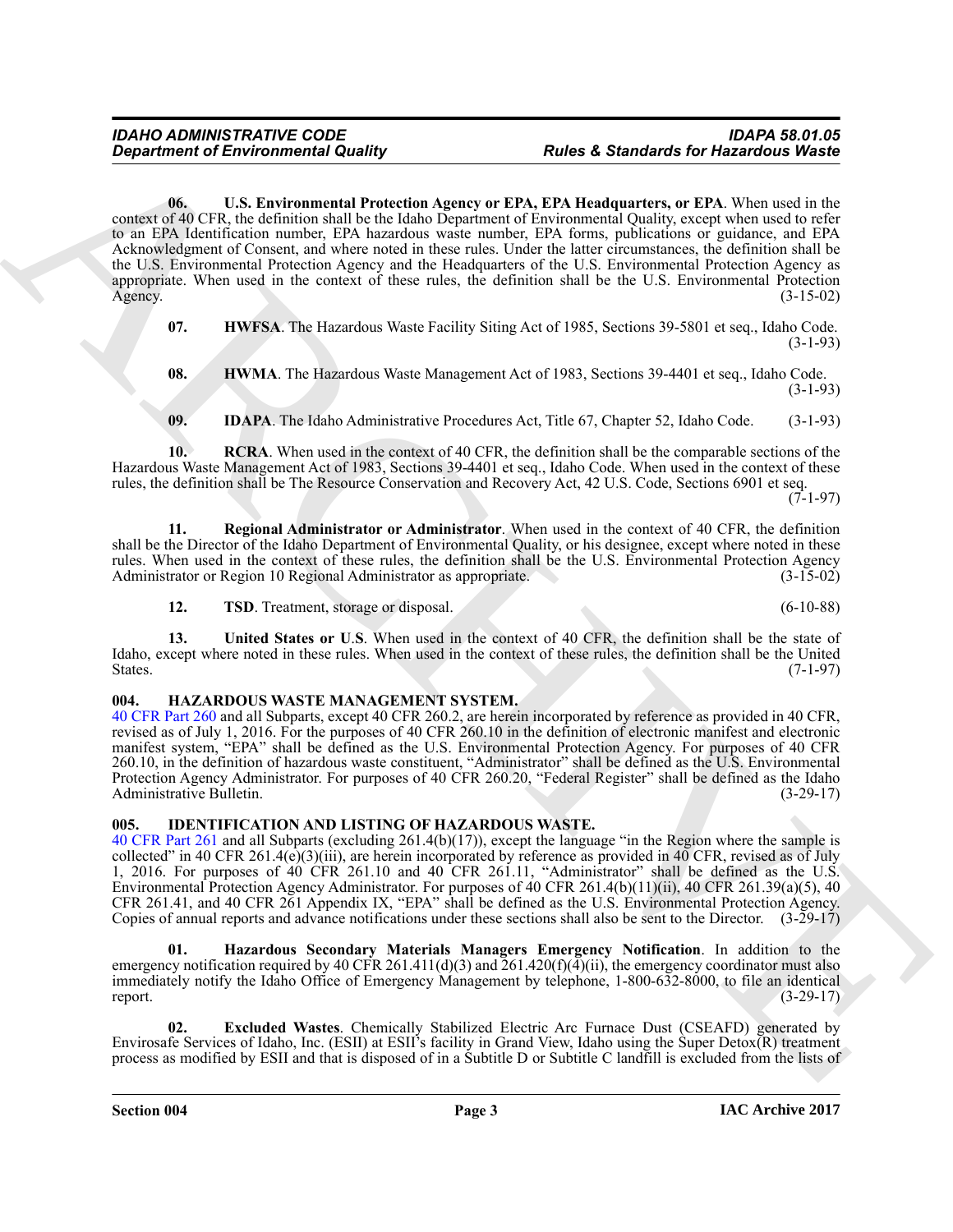hazardous waste provided ESII implements a program that meets the following conditions: (3-16-96)

**a.** Verification Testing Requirements. Sample Collection and analyses, including quality control procedures, conducted pursuant to Subsections 005.02.b. and 005.02.c., must be performed according to SW-846 methodologies and the RCRA Part B permit, including future revisions. (3-29-17)

**b.** Initial Verification Testing. (3-16-96)

Graphenical de territorionisme) a Darde & Standardo for Hazardova Wasie<br>
kanades seus providuital implementation appealmentation de television de territorionisme de territorionisme de territorionisme de territorionisme de i. For purposes of Subsections 005.02.b., "new source" shall mean any generator of Electric Arc Furnace Dust (EAFD), EPA and Idaho Department of Environmental Quality Hazardous Waste No. KO61, whose waste has not previously been processed by ESII using the Super Detox(R) treatment process resulting in processed EAFD which has been subjected to initial verification testing and has demonstrated compliance with the delisting levels specified in Subsection 005.02.d. levels specified in Subsection 005.02.d.

Prior to the initial treatment of any new source of EAFD, ESII must notify the Department in writing. The written notification shall include: (3-16-96)

| (1) | The waste profile information; and | $(3-16-96)$ |
|-----|------------------------------------|-------------|
|-----|------------------------------------|-------------|

(2) The name and address of the generator. (3-16-96)

iii. The first four (4) consecutive batches treated must be sampled in accordance with Subsection 005.02.a. Each of the four (4) samples shall be analyzed to determine if the CSEAFD generated meets the delisting levels specified in Subsection 005.02.d.  $(3-29-17)$ levels specified in Subsection 005.02.d.

iv. If the initial verification testing demonstrates that the CSEAFD samples meet the delisting levels specified in Subsection 005.02.d., ESII shall submit the operational and analytical test data, including quality control information, to the Department, in accordance with Subsection 005.02.f. Subsequent to such data submittal, the CSEAFD generated from EAFD originating from the new source shall be considered delisted. (3-29-17) CSEAFD generated from EAFD originating from the new source shall be considered delisted.

CSEAFD generated by ESII from EAFD originating from a new source shall be managed as n accordance with Subtitle C of RCRA until: (3-16-96) hazardous waste in accordance with Subtitle  $\ddot{C}$  of RCRA until:

(1) Initial verification testing demonstrates that the CSEAFD meets the delisting levels specified in Subsection  $005.02.d$ ; and

(2) The operational and analytical test data is submitted to the Department pursuant to Subsection (3-29-17) (3-29-17) 005.02.b.iv. (3-29-17)

vi. For purposes of Subsections 005.02.b. and 005.02.c., "batch" shall mean the CSEAFD which om a single treatment episode in a full scale mixing vessel. (3-29-17) results from a single treatment episode in a full scale mixing vessel.

**c.** Subsequent Verification Testing. (3-16-96)

i. Subsequent to initial verification testing, ESII shall collect a representative sample, in accordance with Subsection 005.02.a., from each batch of CSEAFD generated by ESII. ESII may, at its discretion, conduct subsequent verification testing on composite samples. In no event shall a composite sample consist of representative samples from more than twenty (20) batches of CSEAFD. (3-29-17)

ii. The samples shall be analyzed prior to disposal of each batch of CSEAFD to determine if the CSEAFD meets the delisting levels specified in Subsection  $00\overline{5}$ .02.d.

iii. Each batch of CSEAFD generated by ESII shall be subjected to subsequent verification testing no<br>thirty (30) days after it is generated by ESII. (3-16-96) later than thirty  $(30)$  days after it is generated by ESII.

If the levels of constituents measured in a sample, or composite sample, of CSEAFD do not exceed the levels set forth in Subsection 005.02.d., then any batch of CSEAFD which contributed to the sample that does not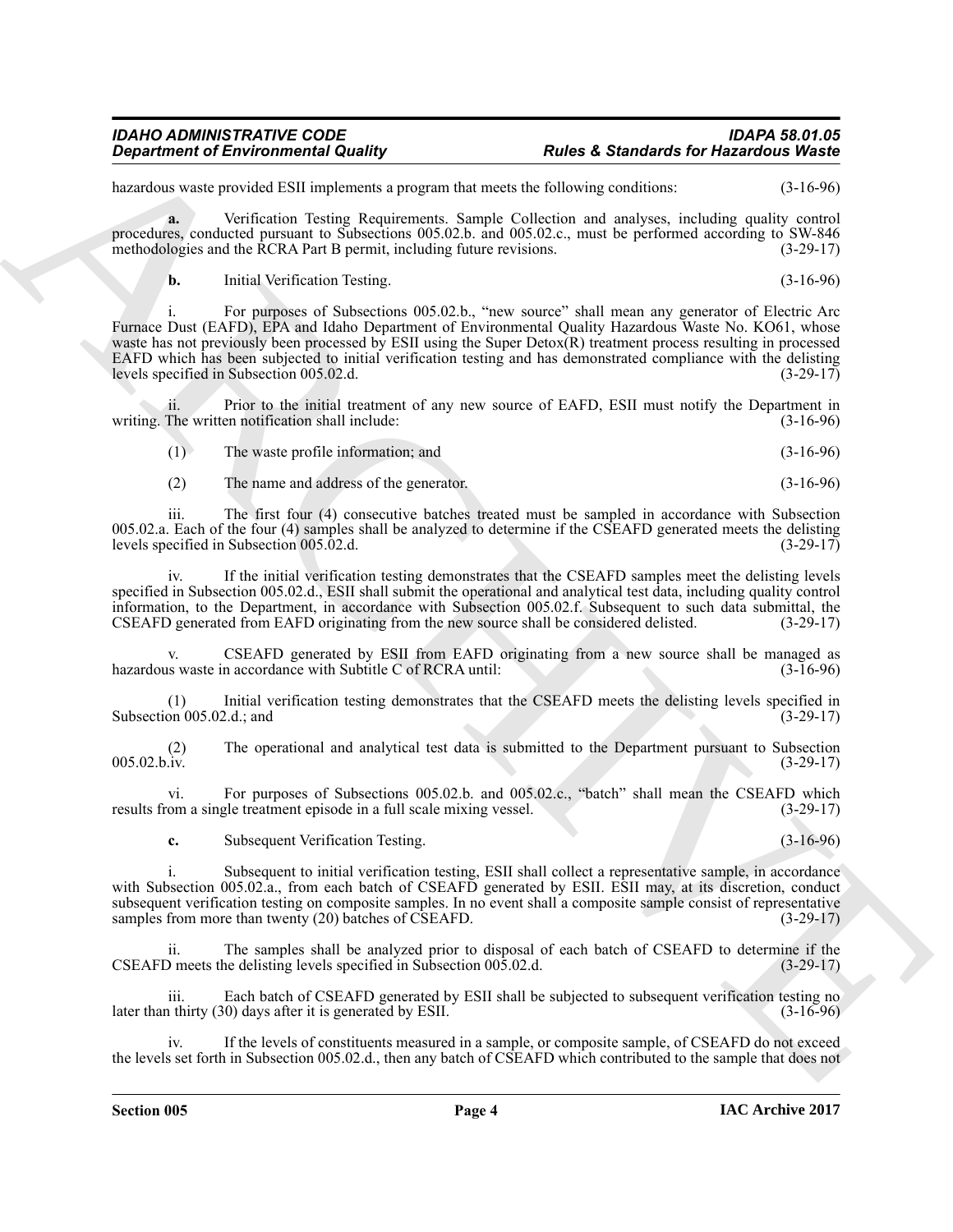- **d.** Delisting Levels. (3-16-96)
- i. All leachable concentrations for these metals must not exceed the following levels (mg/l):

| <b>Rules &amp; Standards for Hazardous Waste</b> |                                                                                                                                                                                                                                                                                                                                            |                                                                              | <b>Department of Environmental Quality</b> |                             |
|--------------------------------------------------|--------------------------------------------------------------------------------------------------------------------------------------------------------------------------------------------------------------------------------------------------------------------------------------------------------------------------------------------|------------------------------------------------------------------------------|--------------------------------------------|-----------------------------|
| $(3-29-17)$                                      | exceed the levels set forth in Subsection 005.02.d. is non-hazardous and may be managed and/or disposed of in a                                                                                                                                                                                                                            |                                                                              | Subtitle D or Subtitle C landfill.         |                             |
| $(3-29-17)$                                      | If the constituent levels in a sample, or composite sample, exceed any of the delisting levels set<br>forth in Subsection 005.02.d., then ESII must submit written notification of the results of the analysis to the<br>Department within fifteen (15) days from receiving the final analytical results, and any CSEAFD which contributed |                                                                              |                                            | to the sample must be:      |
| $(3-29-17)$                                      | Retested, and retreated if necessary, until it meets the levels set forth in Subsection 005.02.d.; or                                                                                                                                                                                                                                      |                                                                              |                                            | (1)                         |
| $(3-16-96)$                                      | Managed and disposed of in accordance with Subtitle C of RCRA.                                                                                                                                                                                                                                                                             |                                                                              |                                            | (2)                         |
| $(3-29-17)$                                      | Each batch of CSEAFD shall be managed as hazardous waste in accordance with Subtitle C of<br>RCRA until subsequent verification testing demonstrates that the CSEAFD meets the delisting levels specified in                                                                                                                               |                                                                              |                                            | VI.<br>Subsection 005.02.d. |
| $(3-16-96)$                                      |                                                                                                                                                                                                                                                                                                                                            |                                                                              | Delisting Levels.                          | $\mathbf{d}$ .              |
|                                                  | All leachable concentrations for these metals must not exceed the following levels (mg/l):                                                                                                                                                                                                                                                 |                                                                              |                                            | i.                          |
|                                                  | 0.009                                                                                                                                                                                                                                                                                                                                      | 0.06                                                                         |                                            |                             |
|                                                  | mercury<br>nickel<br>1                                                                                                                                                                                                                                                                                                                     | antimony<br>0.50<br>arsenic                                                  |                                            |                             |
|                                                  | 0.16<br>selenium                                                                                                                                                                                                                                                                                                                           | 7.60<br>barium                                                               |                                            |                             |
|                                                  | 0.30<br>silver                                                                                                                                                                                                                                                                                                                             | 0.010<br>beryllium                                                           |                                            |                             |
|                                                  | thallium<br>0.020                                                                                                                                                                                                                                                                                                                          | cadmium<br>0.050                                                             |                                            |                             |
|                                                  | $\overline{2}$<br>vanadium                                                                                                                                                                                                                                                                                                                 | 0.33<br>chromium                                                             |                                            |                             |
|                                                  | 70<br>zinc                                                                                                                                                                                                                                                                                                                                 | 0.15<br>lead                                                                 |                                            |                             |
| $(3-16-96)$                                      |                                                                                                                                                                                                                                                                                                                                            |                                                                              |                                            |                             |
| $(3-16-96)$                                      | Metal concentrations must be measured in the waste leachate by the method specified in 40 CFR                                                                                                                                                                                                                                              |                                                                              |                                            | ii.<br>Part 261.24.         |
| $(3-16-96)$                                      |                                                                                                                                                                                                                                                                                                                                            | Modification of Treatment Process.                                           |                                            | е.                          |
| $(3-16-96)$                                      | If ESII makes a decision to modify the Super Detox $(R)$ treatment process from the description of<br>the process as set forth in ESII's Petition for Delisting Treated K061 Dust by the Super Detox(R) Process submitted<br>to the Department on July 14, 1995, ESII shall notify the Department in writing prior to implementing the     |                                                                              |                                            | modification.               |
| $(3-16-96)$                                      | After ESII's receipt of written approval from the Department, and subject to any conditions                                                                                                                                                                                                                                                | included with the approval, ESII may implement the proposed modification.    |                                            | ii.                         |
|                                                  | If ESII modifies its treatment process without first receiving written approval from the Department,                                                                                                                                                                                                                                       | this exclusion of waste will be void from the time the process was modified. |                                            | iii.                        |
| $(3-16-96)$                                      |                                                                                                                                                                                                                                                                                                                                            |                                                                              |                                            |                             |
| $(3-29-12)$                                      | ESII's Petition for Delisting Treated K061 Dust by the Super Detox(R) Process submitted to the<br>Department on July 14, 1995 is available at the Department of Environmental Quality, Waste Management and                                                                                                                                | Remediation Division, 1410 N. Hilton, Boise, Idaho 83706.                    |                                            | iv.                         |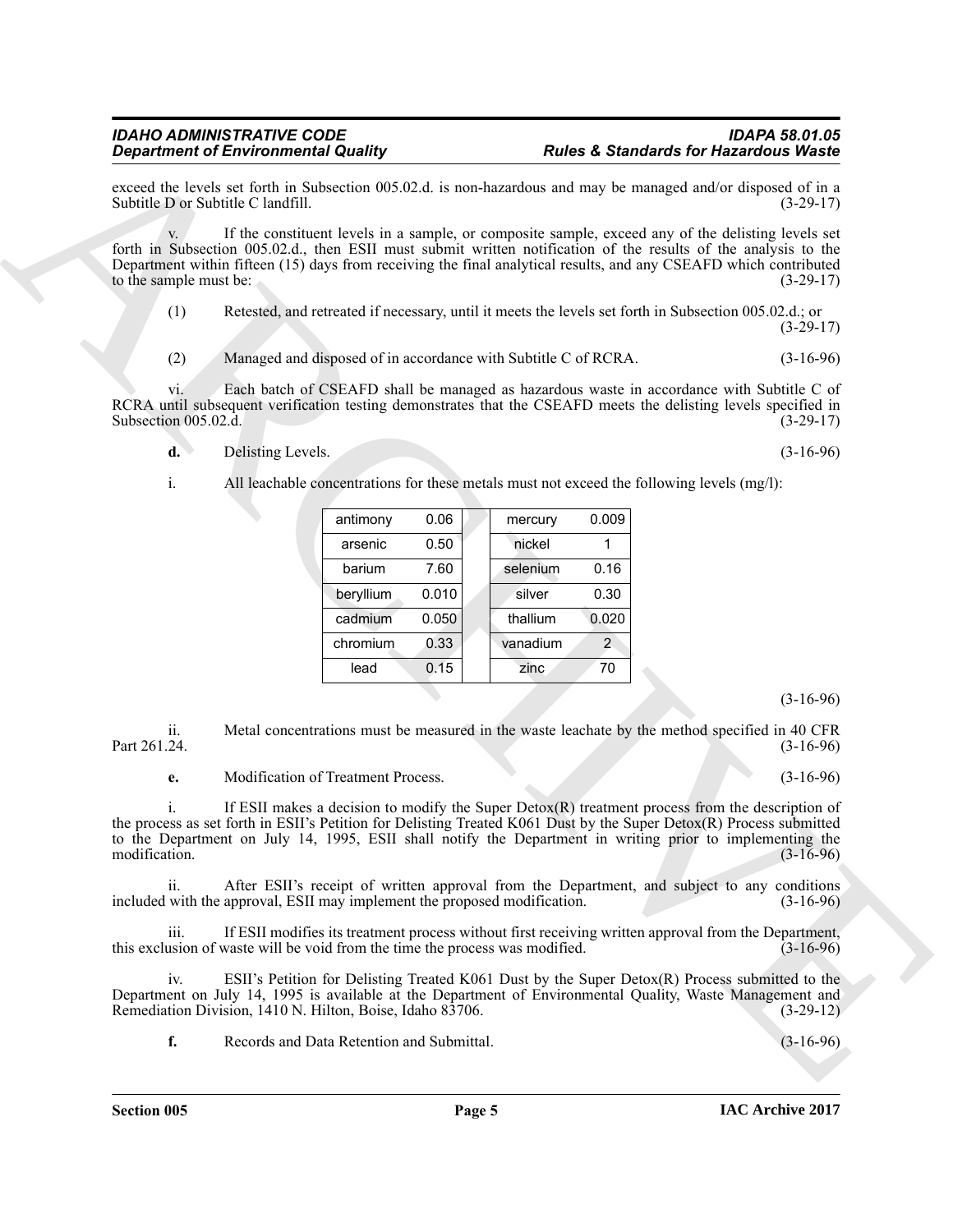### *Department of Environmental Quality*

Records of disposal site, operating conditions and analytical data from verification testing must be compiled, summarized, and maintained at ESII's Grand View facility for a minimum of five (5) years from the date the records or data are generated. (3-16-96)

ii. The records and data maintained by ESII must be furnished upon request to the Department or  $EPA.$  (3-16-96)

iii. Failure to submit requested records or data within ten (10) business days of receipt of a written request or failure to maintain the required records and data on site for the specified time, will be considered by the Department, at its discretion, sufficient basis to revoke the exclusion to the extent directed by the Department.

(3-16-96)

**Department of Environmental Guality 19. There CES CENT CONFIGENCIES** (Sectional CES **CES CONFIGENCIES** (Sectional CES CONFIGER) (Sectional CES CONFIGER) (Sectional CES CONFIGER) (Sectional CES CONFIGER) (Sectional iv. All records or data submitted to the Department must be accompanied by a signed copy of the following certification statement to attest to the truth and accuracy of the records or data submitted: "Under civil and/ or criminal penalty of law for the making or submission of false or fraudulent statements or representations, I certify that the information contained in or accompanying this document is true, accurate, and complete. As to any identified sections of this document for which I cannot personally verify the truth and accuracy, I certify as the ESII official having supervisory responsibility for the persons who, acting under my direct instructions, made the verification that this information is true, accurate, and complete. In the event that any of this information is determined by the Department in its sole discretion to be false, inaccurate, or incomplete, and upon conveyance of this fact to ESII, I recognize and agree that this exclusion of waste will be void as if it never had effect or to the extent directed by the Department and that ESII will be liable for any actions taken in contravention of ESII's RCRA and CERCLA obligations premised upon ESII's reliance on the void exclusion." (3-16-96) obligations premised upon ESII's reliance on the void exclusion."

**g.** Facility Merger and Name Change. On May 4, 2001, the Department was notified of a stock transfer that resulted in ESII's facility merging with American Ecology. This created a name change from Envirosafe Services of Idaho, Inc. (ESII) to US Ecology Idaho, Inc. effective May 1, 2001. All references to Envirosafe Services of Idaho, Inc. or ESII now refer to US Ecology Idaho, Inc. of Idaho, Inc. or ESII now refer to US Ecology Idaho, Inc.

### <span id="page-5-3"></span><span id="page-5-0"></span>**006. STANDARDS APPLICABLE TO GENERATORS OF HAZARDOUS WASTE.**

<span id="page-5-5"></span>**01. Incorporation by Reference**. 40 CFR Part 262 and all Subparts (excluding Subparts I and J and 40 CFR 262.10(j), 262.34(j),(k),(l)), except for the language "for the Region in which the generator is located" in 40 CFR 262.42(a)(2) and 40 CFR 262.42(b), are herein incorporated by reference as provided in 40 CFR, revised as of July 1, 2016. For purposes of 40 CFR 262.53, 262.55, and 262.56, "EPA" shall be defined as the U.S. Environmental Protection Agency. Copies of advance notification, annual reports, and exception reports, required under those sections, shall also be provided to the Director. For purposes of 40 CFR 262.20, 262.21, 262.24, 262.25, 262.51, 262.54(e), 262.54(g)(1), 262.55, 262.56, 262.60, and 262.85(g), EPA or Environmental Protection Agency shall be defined as the U.S. Environmental Protection Agency. For purposes of 40 CFR Part 262 Subparts E, F, H, and 40 CFR 262.41(a)(4). "United States or U.S." shall be defined as the United States. (3-29-17) CFR  $262.41(a)(4)$ , "United States or U.S." shall be defined as the United States.

<span id="page-5-4"></span>**02. Generator Emergency Notification**. In addition to the emergency notification required by 40 CFR 265.56(d)(2), 262.34(d)(5)(iv)(C), (see 40 CFR 262.34(a)(4)), 263.30(c)(1), and 264.56(d)(2), the emergency coordinator must also immediately notify the Idaho Office of Emergency Management by telephone, 1-800-632-8000, to file an identical report. (3-15-02) 8000, to file an identical report.

### <span id="page-5-6"></span><span id="page-5-1"></span>**007. STANDARDS APPLICABLE TO TRANSPORTERS OF HAZARDOUS WASTE.**

40 CFR Part 263 and all Subparts are herein incorporated by reference as provided in 40 CFR, revised as of July 1, 2016. For purposes of 40 CFR 263.20(g), 263.20(g)(1), 263.20(g)(4), 263.21(a)(4), and 263.22(d), "United States" shall be defined as the United States. For the purposes of 40 CFR 263.20(a), "EPA" shall be defined as U.S. Environmental Protection Agency. (3-29-17)

### <span id="page-5-7"></span><span id="page-5-2"></span>**008. STANDARDS FOR OWNERS AND OPERATORS OF HAZARDOUS WASTE TREATMENT, STORAGE AND DISPOSAL FACILITIES.**

40 CFR Part 264 and all Subparts (excluding 40 CFR 264.1(f), 264.1(g)(12), 264.149, 264.150, 264.301(l), 264.1030(d), 264.1050(g), 264.1080(e), 264.1080(f) and 264.1080(g)) are herein incorporated by reference as provided in 40 CFR, revised as of July 1, 2016. For purposes of 40 CFR Subsection 264.12(a), "Regional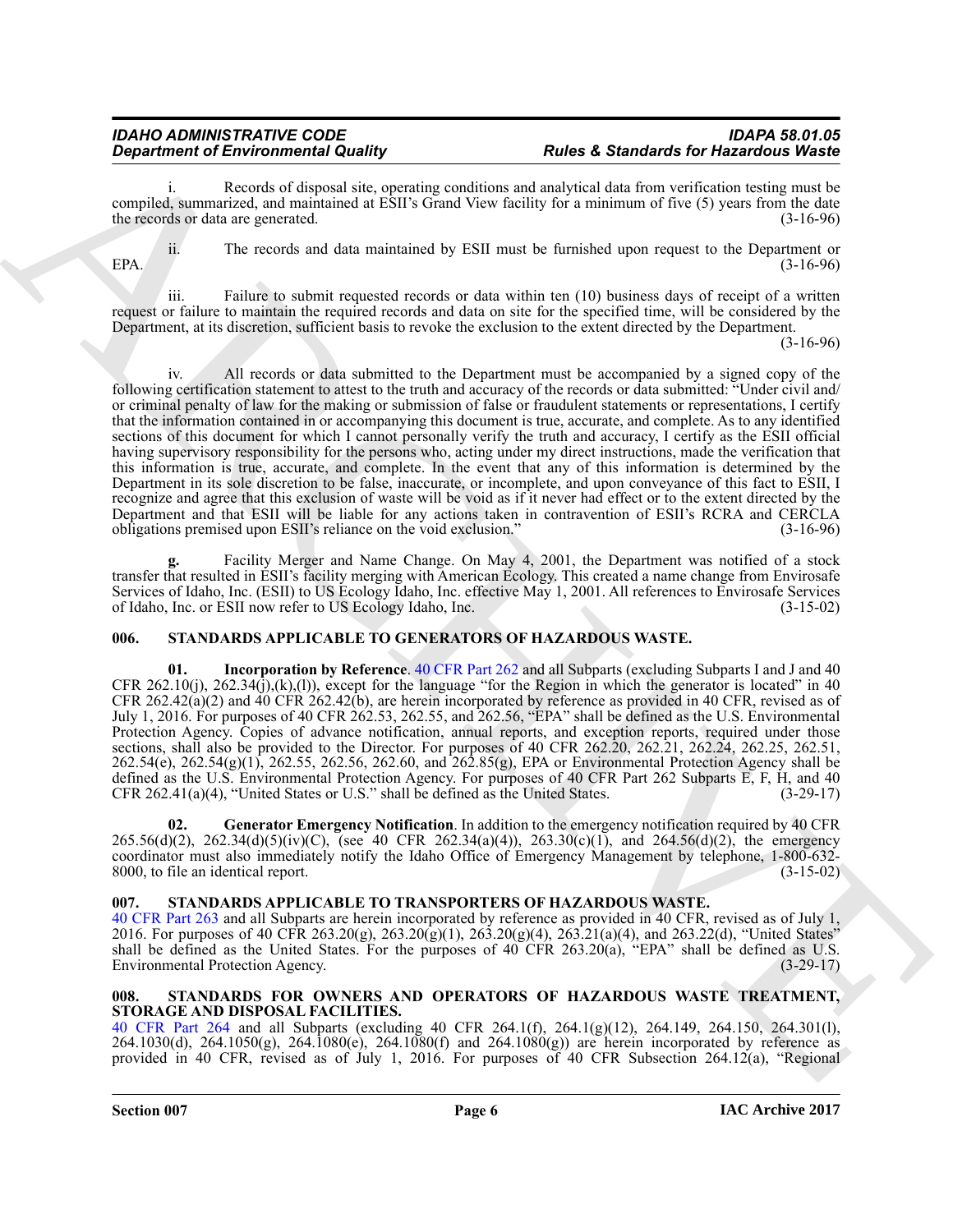Administrator" shall be defined as the U.S. Environmental Protection Agency Region 10 Regional Administrator. For purposes of 40 CFR 264.71 and 264.1082(c)(4)(ii), "EPA" shall be defined as the U.S. Environmental Protection Agency. (3-29-17)

### <span id="page-6-8"></span><span id="page-6-0"></span>**009. INTERIM STATUS STANDARDS FOR OWNERS AND OPERATORS OF HAZARDOUS WASTE TREATMENT, STORAGE AND DISPOSAL FACILITIES.**

40 CFR Part 265, and all Subparts (excluding Subpart R, 40 CFR 265.1(c)(4), 265.1(c)(15), 265.149, 265.150, 265.1030(c), 265.1050(f), 265.1080(e), 265.1080(f), and 265.1080(g)), except the language contained in 40 CFR 265.340(b)(2) as replaced with: "The following requirements continue to apply even when the owner or operator has demonstrated compliance with the MACT requirements of part 63, subpart EEE of this chapter: 40 CFR 265.351 (closure) and the applicable requirements of Subparts A through H, BB and CC of this part," are herein incorporated by reference as provided in 40 CFR, revised as of July 1, 2016. For purposes of 40 CFR Subsection 265.12(a), "Regional Administrator" shall be defined as the U.S. Environmental Protection Agency Region 10 Regional Administrator. For purposes of 40 CFR 265.71 and  $265.1083(c)(4)(ii)$ , "EPA" shall be defined as the U.S. Environmental Protection Agency. (3-29-17)

### <span id="page-6-11"></span><span id="page-6-1"></span>**010. STANDARDS FOR THE MANAGEMENT OF SPECIFIC HAZARDOUS WASTES AND SPECIFIC TYPES OF HAZARDOUS WASTE FACILITIES.**

40 CFR Part 266 and all Subparts are herein incorporated by reference as provided in 40 CFR, revised as of July 1, 2016. (3-29-17)

### <span id="page-6-9"></span><span id="page-6-2"></span>**011. LAND DISPOSAL RESTRICTIONS.**

*Content of Environmental Quality*<br> *Content of Environmental Quality*<br> *Content of Environmental Quality*<br>
Administration (EC 2013) and the content of Environmental Content of Environmental Properties Are<br>
Applies of C 40 CFR Part 268 and all Subparts are herein incorporated by reference as provided in 40 CFR, revised as of July 1, 2016, except for 40 CFR 268.1(e)(3), 268.5, 268.6, 268.13, 268.42(b), and 268.44(a) through (g). The authority for implementing the provisions of these excluded sections remains with the EPA. However, the requirements of Sections 39-4403(17) and 39-4423, Idaho Code, shall be applied in all cases where these requirements are more stringent than the federal standards. If the Administrator of the EPA grants a case-by-case variance pursuant to 40 CFR 268.5, that variance will simultaneously create the same case-by-case variance to the equivalent requirement of these rules. For purposes of 40 CFR 268.(2)(j) "EPA" shall be defined as the U.S. Environmental Protection Agency. For purposes of 40 CFR 268.40(b), "Administrator" shall be defined as U.S. Environmental Protection Agency Administrator. In 40 CFR 268.7(a)(9)(iii), "D009" is excluded, (from lab packs as noted in 40 CFR Part 268 Appendix IV.). (3-29-17)

### <span id="page-6-7"></span><span id="page-6-3"></span>**012. HAZARDOUS WASTE PERMIT PROGRAM.**

40 CFR Part 270 and all Subparts, except 40 CFR 270.1(c)(2)(ix), 270.12(a) and 40 CFR 270.14(b)(18), are herein incorporated by reference as provided in 40 CFR, revised as of July 1, 2016. For purposes of 40 CFR 270.2, 270.5, 270.10(e)(2), 270.10(e)(3), 270.10(f)(2), 270.10(f)(3), 270.10(g), 270.11(a)(3), 270.32(a), 270.32(b)(2), 270.32(c), 270.51, 270.72(a)(5), and 270.72(b)(5), "EPA" and "Administrator" or "Regional Administrator" shall be defined as the U.S. Environmental Protection Agency and the U.S. Environmental Protection Agency Region 10 Regional Administrator respectively. (3-29-17) (3-29-17)

### <span id="page-6-10"></span><span id="page-6-4"></span>**013. PROCEDURES FOR DECISION-MAKING (STATE PROCEDURES FOR RCRA OR HWMA PERMIT APPLICATIONS).**

40 CFR Part 124, Subparts A, B and G are herein incorporated by reference as provided in 40 CFR, revised as of July 1, 2016, except that the last sentence of 40 CFR 124.10(b)(1), 40 CFR 124.19, the fourth sentence of 40 CFR 124.31(a), the third sentence of 40 CFR 124.32(a), and the second sentence of 40 CFR 124.33(a) are expressly omitted from the incorporation by reference of each of those subsections. For purposes of 40 CFR 124.6(e), 124.10(b), and 124.10(c)(1)(ii) "EPA" and "Administrator" or "Regional Administrator" shall be defined as the U.S. Environmental Protection Agency and the U.S. Environmental Protection Agency Region 10 Regional Administrator, respectively. (3-29-17) (3-29-17)

### <span id="page-6-5"></span>**014. (RESERVED)**

### <span id="page-6-12"></span><span id="page-6-6"></span>**015. STANDARDS FOR THE MANAGEMENT OF USED OIL.**

<span id="page-6-13"></span>**01. Incorporation by Reference**. 40 CFR Part 279 and all Subparts are herein incorporated by reference as provided in 40 CFR, revised as of July 1, 2016. For purposes of 40 CFR 279.43(c)(3)(ii) "Director" shall be defined as the Director, U.S.DOT Office of Hazardous Materials Regulation. (3-29-17)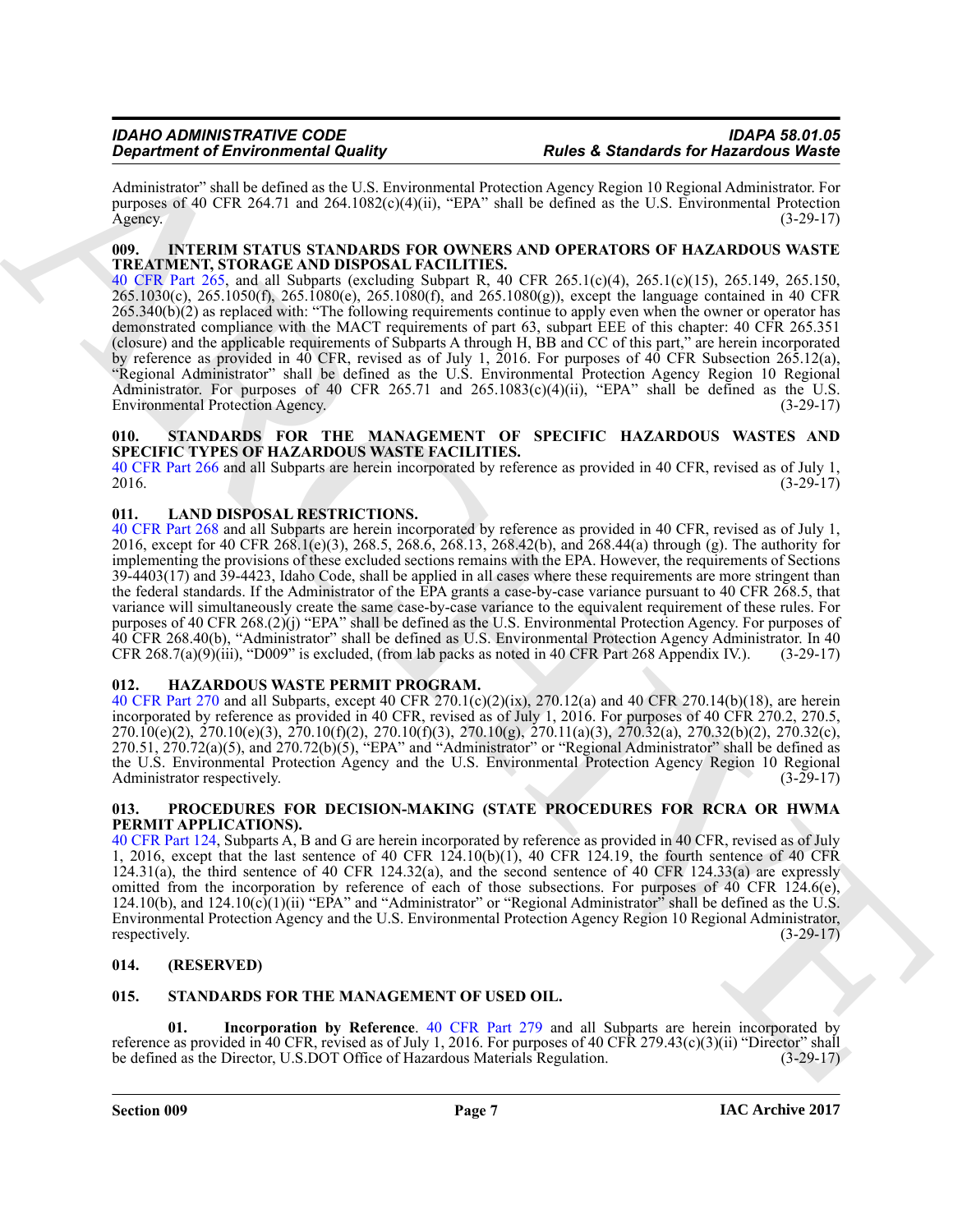### <span id="page-7-11"></span><span id="page-7-10"></span><span id="page-7-0"></span>**016. STANDARDS FOR UNIVERSAL WASTE MANAGEMENT.**

### <span id="page-7-5"></span><span id="page-7-1"></span>**017. CRITERIA FOR THE MANAGEMENT OF GRANULAR MINE TAILINGS (CHAT) IN ASPHALT CONCRETE AND PORTLAND CEMENT CONCRETE IN TRANSPORTATION CONSTRUCTION PROJECTS FUNDED IN WHOLE OR IN PART BY FEDERAL FUNDS.**

### <span id="page-7-9"></span><span id="page-7-2"></span>**018. STANDARDS FOR OWNERS AND OPERATORS OF HAZARDOUS WASTE FACILITIES OPERATING UNDER A STANDARDIZED PERMIT.**

### <span id="page-7-3"></span>**019. -- 354. (RESERVED)**

### <span id="page-7-8"></span><span id="page-7-7"></span><span id="page-7-6"></span><span id="page-7-4"></span>**355. HAZARDOUS WASTE FACILITY SITING LICENSE FEE.**

| <b>Department of Environmental Quality</b>                                                                                                                                                      |                                                                                                                                                                                                                                                                                                                                                                                            |              | <b>Rules &amp; Standards for Hazardous Waste</b> |                                                                                                                                                                                                                                                                              |  |  |
|-------------------------------------------------------------------------------------------------------------------------------------------------------------------------------------------------|--------------------------------------------------------------------------------------------------------------------------------------------------------------------------------------------------------------------------------------------------------------------------------------------------------------------------------------------------------------------------------------------|--------------|--------------------------------------------------|------------------------------------------------------------------------------------------------------------------------------------------------------------------------------------------------------------------------------------------------------------------------------|--|--|
| 02.                                                                                                                                                                                             | Members of the public may petition the State to make this application to EPA. This petition to the State must:                                                                                                                                                                                                                                                                             |              |                                                  | Used Oil as a Dust Suppressant. 40 CFR Part 279 contains a prohibition on the use of used oil as<br>a dust suppressant at 279.82(a), however, States may petition EPA to allow the use of used oil as a dust suppressant.<br>$(2-11-94)$                                     |  |  |
| a.<br>83706-1255; and                                                                                                                                                                           |                                                                                                                                                                                                                                                                                                                                                                                            |              |                                                  | Be submitted to the Idaho Department of Environmental Quality, 1410 North Hilton, Boise, Idaho<br>$(2-11-94)$                                                                                                                                                                |  |  |
| $\mathbf{b}$ .                                                                                                                                                                                  | Demonstrate how the requirements of 40 CFR 279.82(b) will be met.                                                                                                                                                                                                                                                                                                                          |              |                                                  | $(2-11-94)$                                                                                                                                                                                                                                                                  |  |  |
| 016.                                                                                                                                                                                            | STANDARDS FOR UNIVERSAL WASTE MANAGEMENT.<br>2016. For purposes of 40 CFR 273.32(a)(3), "EPA" shall be defined as the U.S. Environmental Protection Agency.                                                                                                                                                                                                                                |              |                                                  | 40 CFR Part 273 and all Subparts are herein incorporated by reference as provided in 40 CFR, revised as of July 1,<br>$(3-29-17)$                                                                                                                                            |  |  |
| 017.                                                                                                                                                                                            | PROJECTS FUNDED IN WHOLE OR IN PART BY FEDERAL FUNDS.                                                                                                                                                                                                                                                                                                                                      |              |                                                  | <b>CRITERIA FOR THE MANAGEMENT OF GRANULAR MINE TAILINGS (CHAT) IN ASPHALT</b><br>CONCRETE AND PORTLAND CEMENT CONCRETE IN TRANSPORTATION CONSTRUCTION<br>40 CFR Part 278 and all Subparts are herein incorporated by reference as provided in 40 CFR, revised as of July 1, |  |  |
| 2016.                                                                                                                                                                                           |                                                                                                                                                                                                                                                                                                                                                                                            |              |                                                  | $(3-29-17)$                                                                                                                                                                                                                                                                  |  |  |
| 018.                                                                                                                                                                                            | OPERATING UNDER A STANDARDIZED PERMIT.<br>CFR, revised as of July 1, 2016.                                                                                                                                                                                                                                                                                                                 |              |                                                  | STANDARDS FOR OWNERS AND OPERATORS OF HAZARDOUS WASTE FACILITIES<br>40 CFR Part 267 and all Subparts, except 40 CFR 267.150, are herein incorporated by reference as provided in 40<br>$(3-29-17)$                                                                           |  |  |
| $019. - 354.$                                                                                                                                                                                   | (RESERVED)                                                                                                                                                                                                                                                                                                                                                                                 |              |                                                  |                                                                                                                                                                                                                                                                              |  |  |
| 355.                                                                                                                                                                                            | HAZARDOUS WASTE FACILITY SITING LICENSE FEE.<br>submitted with the siting license application.                                                                                                                                                                                                                                                                                             |              |                                                  | An application for a siting license required by HWFSA shall be accompanied by a siting license fee in an amount<br>established by these rules. The license fee shall not exceed seven thousand five hundred dollars (\$7,500) and shall be<br>$(3-1-93)$                     |  |  |
| 01.                                                                                                                                                                                             | License Fee Criteria. The siting license fee required by HWFSA and these rules shall be based on<br>the costs to the Department of reviewing the siting license application and the characteristics of the proposed<br>hazardous waste facility, including the projected site size, projected waste volume, and the hydrogeological<br>characteristics surrounding the site.<br>$(3-1-93)$ |              |                                                  |                                                                                                                                                                                                                                                                              |  |  |
| "Projected Waste Volume" means the total actual or potential hazardous waste volume, in gallons<br>a.<br>or an equivalent measurement, proposed for the hazardous waste facility.<br>$(3-1-93)$ |                                                                                                                                                                                                                                                                                                                                                                                            |              |                                                  |                                                                                                                                                                                                                                                                              |  |  |
|                                                                                                                                                                                                 | defined in Section 004 (40 CFR 260.10).                                                                                                                                                                                                                                                                                                                                                    |              |                                                  | "Site Size" means the sum in acres of all proposed "Hazardous Waste Management Unit(s)" as<br>$(7-1-97)$                                                                                                                                                                     |  |  |
| 02.                                                                                                                                                                                             | HWFSA and these rules shall be determined using the table below.                                                                                                                                                                                                                                                                                                                           |              |                                                  | License Fee Scale. Except as provided in Subsection 355.03, the siting license fee required by                                                                                                                                                                               |  |  |
|                                                                                                                                                                                                 | LICENSE FEE SCALE - PROJECTED HAZARDOUS WASTE VOLUME (gallons)                                                                                                                                                                                                                                                                                                                             |              |                                                  |                                                                                                                                                                                                                                                                              |  |  |
|                                                                                                                                                                                                 | <b>Site Size</b>                                                                                                                                                                                                                                                                                                                                                                           | Up to 10,000 | $10,000 - 20,000$                                | More Than 20,000                                                                                                                                                                                                                                                             |  |  |
|                                                                                                                                                                                                 | 1 acre or greater                                                                                                                                                                                                                                                                                                                                                                          | \$3,000      | \$4,000                                          | \$7,500                                                                                                                                                                                                                                                                      |  |  |
|                                                                                                                                                                                                 | Equal to or greater than 1/2 acre,                                                                                                                                                                                                                                                                                                                                                         | \$4,000      | \$5,000                                          | \$7,500                                                                                                                                                                                                                                                                      |  |  |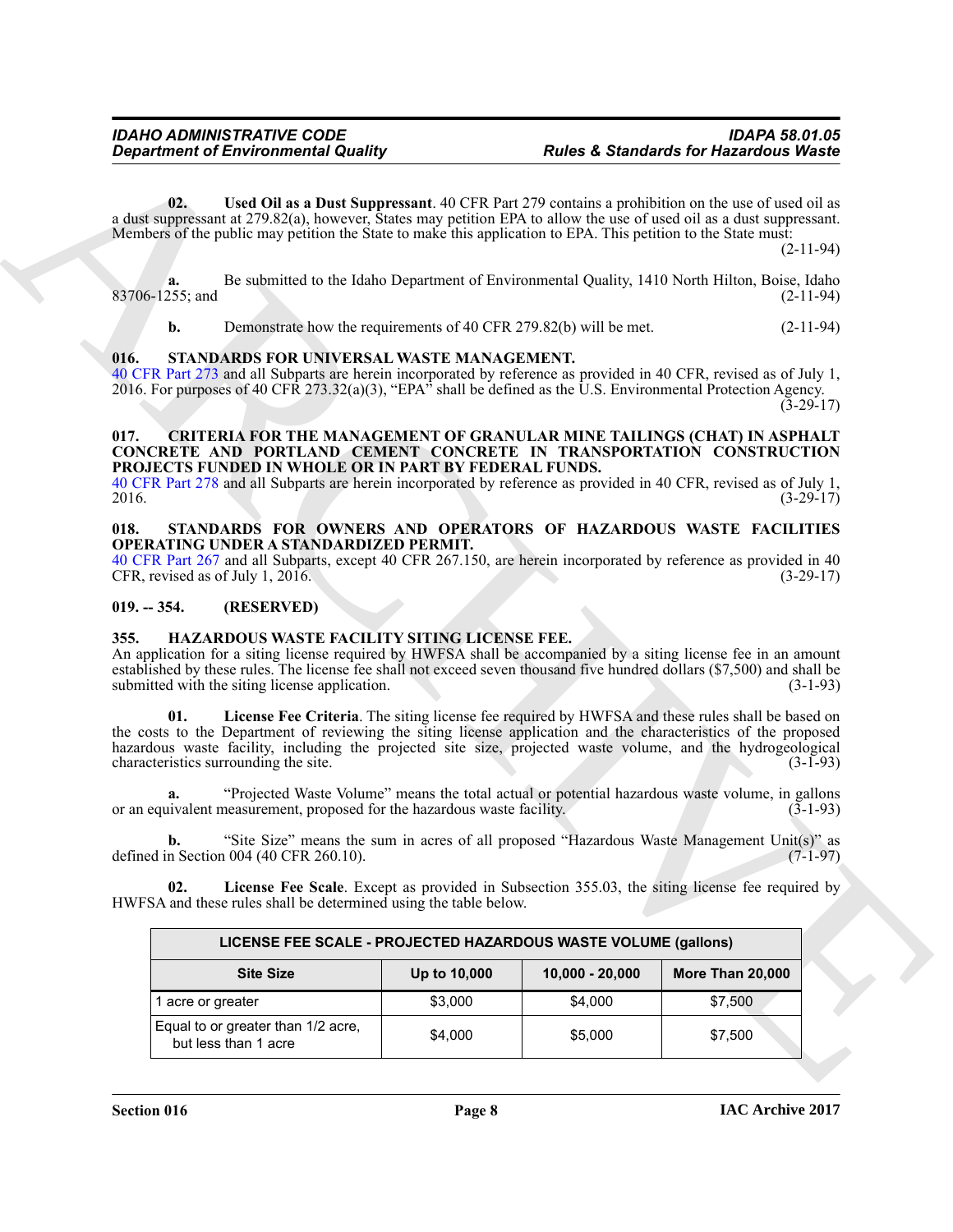## *Department of Environmental Quality*

## *IDAHO ADMINISTRATIVE CODE IDAPA 58.01.05*

| LICENSE FEE SCALE - PROJECTED HAZARDOUS WASTE VOLUME (gallons)            |         |         |         |  |  |
|---------------------------------------------------------------------------|---------|---------|---------|--|--|
| <b>Site Size</b><br>More Than 20,000<br>$10,000 - 20,000$<br>Up to 10,000 |         |         |         |  |  |
| Less than 1/2 acre                                                        | \$5,000 | \$6,000 | \$7.500 |  |  |

 $(7-1-97)$ 

<span id="page-8-2"></span>**03. License Fee for Facilities Required to Submit Engineering or Hydrogeological Information**. For any proposed commercial hazardous waste disposal, treatment or storage facility or any on-site land disposal facility for wastes listed pursuant to Section 201(d)(2) and (e), as modified by Section 209 of the Federal Hazardous and Solid Waste Amendments of 1984, which must submit engineering or hydrogeological information to indicate compliance with technical criteria as adopted in the Hazardous Waste Management Plan, the siting license fee shall<br>be seven thousand five hundred dollars (\$7,500). be seven thousand five hundred dollars  $(\$7,500)$ .

<span id="page-8-1"></span>**04. Expansion, Enlargement or Alteration of a Commercial Hazardous Waste Disposal, Treatment or Storage Facility or Any On-Site Land Disposal Facility for Wastes Listed Pursuant to Section 201(D)(2) and (E), as Modified by Section 209 of the Hazardous and Solid Waste Amendments of 1984**. The significant expansion, enlargement or alteration of a hazardous waste treatment, storage or disposal facility in existence on July 1, 1985, constitutes a new proposal for which a siting license is required and for which a siting license fee must be paid. (9-22-89)

<span id="page-8-3"></span>**05. Siting License Fee Nonrefundable**. The siting license fee required by these rules shall be nonrefundable and may not be applied toward any subsequent application should the siting license application be cancelled or withdrawn, or denied. (3-1-93)

### <span id="page-8-4"></span><span id="page-8-0"></span>**356. VARIANCE APPLICATIONS FOR TSD FACILITIES OR SITES.**

<span id="page-8-5"></span>**01. Application Contents and Standard of Review**. Applications for variances shall be submitted in triplicate and shall contain such detailed plans, specifications, and information regarding objectives, procedures, controls, and other pertinent data as the Director may require. A variance shall not exceed one (1) year in duration. The Director may grant a variance only if the applicant demonstrates to the Director's satisfaction that construction and operation of the TSD facility or site in the manner allowed by the variance and any term or condition imposed as part of the variance: (6-10-88)

| a. | Is required to avert unnecessary and significant hardship; | $(6-10-88)$ |
|----|------------------------------------------------------------|-------------|
|    | Is not inconsistent with EPA requirements; and             | $(6-10-88)$ |

<span id="page-8-7"></span>**c.** Will not create a nuisance or a hazard to the public health, safety or the environment. (6-10-88)

**Constrained Christian Countries (Solution 1998)**<br> **Constrained Christian Countries (Solution 1998)**<br> **Constrained Christian Countries (Solution 1998)**<br> **Constrained Christian Christian Christian Countries (Solution 1998) 02. Public Hearings**. The Director may hold a public hearing on an initial application for a variance and shall hold a public hearing on any application to renew or extend a variance. The public hearing shall be held at a location in the county where the operations that are the subject of the application for the variance are conducted unless the Director determines that a different location would be more appropriate and convenient for interested members of the public. The Director shall give at least twenty (20) days' notice of the hearing to the applicant by certified mail and shall cause at least one  $(1)$  publication of notice in a newspaper with general circulation in either the county where the operation is conducted or the county where the hearing is to be held. The Director shall cause to be made a complete record of the testimony and the evidence submitted at the hearing. (6-10-88) be made a complete record of the testimony and the evidence submitted at the hearing.

<span id="page-8-8"></span>**03. Public Information**. All information submitted as part of a variance application shall be treated as public information and shall not be subject to any claim of confidentiality. The Director shall make the application available for public inspection at the Department's state office and appropriate regional office. The Director shall make available for public inspection at the Department's state office and all regional offices a current list of pending applications for variances and a current schedule of pending variance hearings. (3-1-93)

<span id="page-8-6"></span>**04. Director's Decision**. No variance shall be issued or denied until the Director has considered the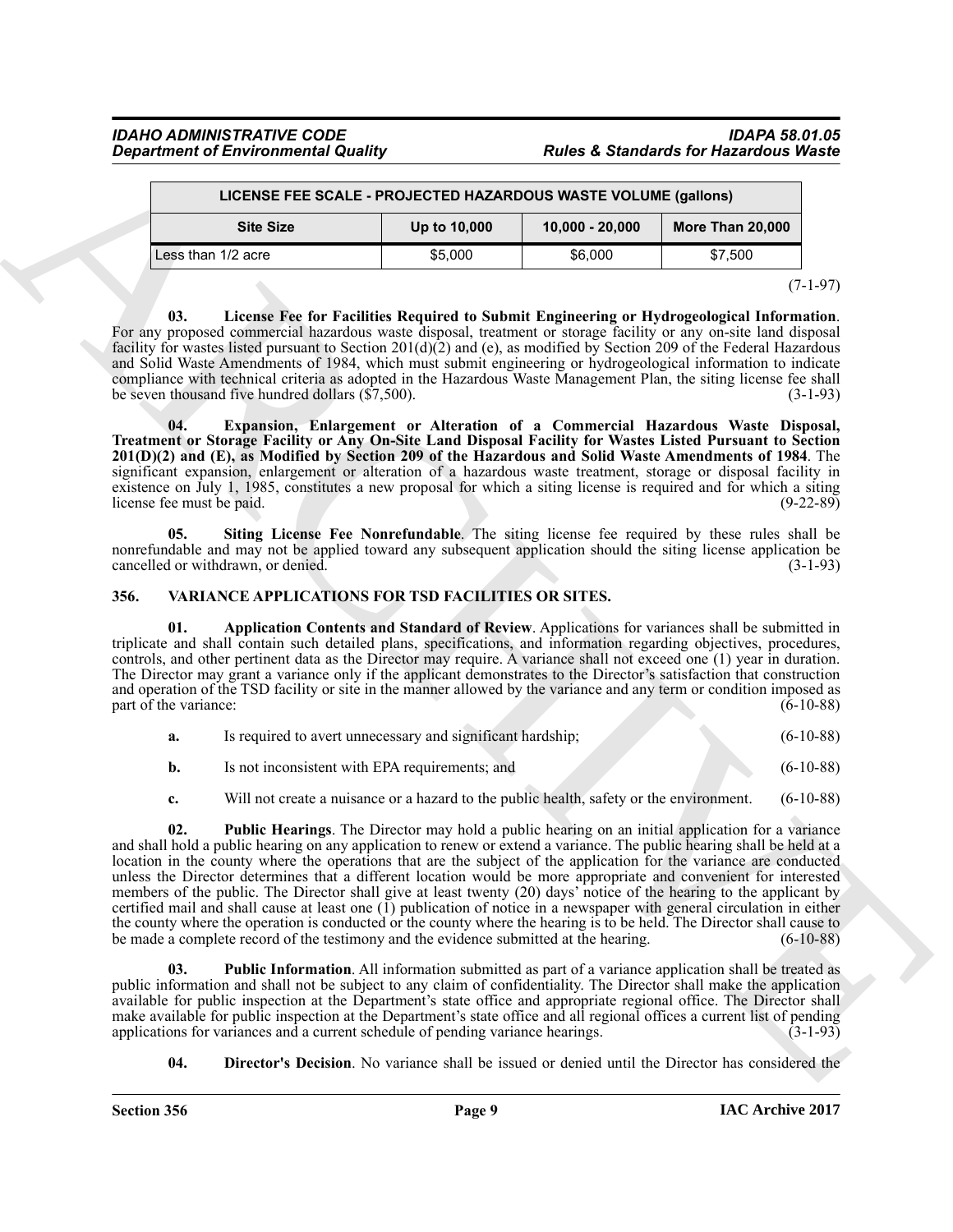### *Department of Environmental Quality*

relative interests of the applicant, other persons and property affected by the variance and the public. Any variance granted pursuant to this section shall be for a period specified by the Director but not more than one (1) year. No variance shall be issued or denied without a written order stating the findings upon which the decision is based.

(3-1-93)

<span id="page-9-18"></span>**05.** Applicant to Bear Costs. The cost of public notice, recording and transcribing of testimony and facilities shall be borne by the applicant, regardless of whether or not a variance is issued. (6-10-88) hearing facilities shall be borne by the applicant, regardless of whether or not a variance is issued.

### <span id="page-9-0"></span>**357. -- 499. (RESERVED)**

### <span id="page-9-15"></span><span id="page-9-1"></span>**500. ROUTING OF HAZARDOUS WASTE SHIPMENTS.**

**01. Transporting**. Any person transporting a quantity of hazardous waste which requires a manifest the extent possible: (6-10-88) shall, to the extent possible:

<span id="page-9-17"></span><span id="page-9-16"></span>**a.** Use state, United States and interstate highways; and (6-10-88)

**b.** Avoid municipalities and population centers, even when doing so may add miles to the distance traveled. (6-10-88)

**02. Director's Conditions**. The Director may, upon a finding that a shipment or shipments of hazardous waste constitutes a greater than normal risk to the public health, safety or environment, prescribe by order particular conditions for that shipment or shipments including but not limited to special placarding, pilot vehicles, routing restrictions, parking restrictions and timing restrictions. (6-10-88) routing restrictions, parking restrictions and timing restrictions.

### <span id="page-9-2"></span>**501. -- 799. (RESERVED)**

### <span id="page-9-8"></span><span id="page-9-3"></span>**800. INSPECTION PLAN -- FREQUENCY LEVELS.**

The Department may, as time and resources permit, conduct regular inspections of persons or entities subject to these rules, their records, and property at approximately the following frequency levels based upon potential risk to the public health or environment.

<span id="page-9-9"></span>**01. Commercial TSD Facilities**. Commercial TSD facilities or sites or offsite generator TSD facilities or sites, up to every day.  $(3-6-91)$ 

**02. Generator On-Site TSD Facilities**. Generator on-site TSD facilities or sites -- up to twenty (20) times per year. (3-1-93)

<span id="page-9-14"></span><span id="page-9-11"></span>

| 03. | <b>Transport Vehicles</b> . Transport vehicles as necessary. | $(3-6-91)$ |  |
|-----|--------------------------------------------------------------|------------|--|
|     |                                                              |            |  |

<span id="page-9-13"></span><span id="page-9-12"></span>**04. Transport Facilities**. Transport facilities or sites -- up to twelve (12) times per year. (3-1-93)

<span id="page-9-10"></span>**05.** Generators. Generators -- up to twelve (12) times per year. (3-1-93)

**Experiment of Elementary duality of the system and experimental that a Standard for Hazard Constitution in the system of the system of the system of the system of the system of the system of the system of the system of t 06. Conduct Inspections**. Nothing in the preceding schedule of frequency levels may be construed as limiting the Department's authority to conduct inspections when there is reasonable cause to suspect a violation of HWMA or these rules. The Director may by policy guidance memorandum modify the inspection frequency levels as necessary for the effective or efficient enforcement of HWMA and these rules. (3-1-93)

### <span id="page-9-4"></span>**801. -- 849. (RESERVED)**

### <span id="page-9-6"></span><span id="page-9-5"></span>**850. ILLEGAL ACTIONS.**

<span id="page-9-7"></span>**01. False Statements or Representations**. Any person who makes a false statement or representation in any application, label, manifest, record, report, permit or other document filed, maintained or used for the purpose of complying with these rules or HWMA thereby commits a violation. Each false statement or representation constitutes a separate and distinct violation for which civil penalties may be imposed. Any person who knowingly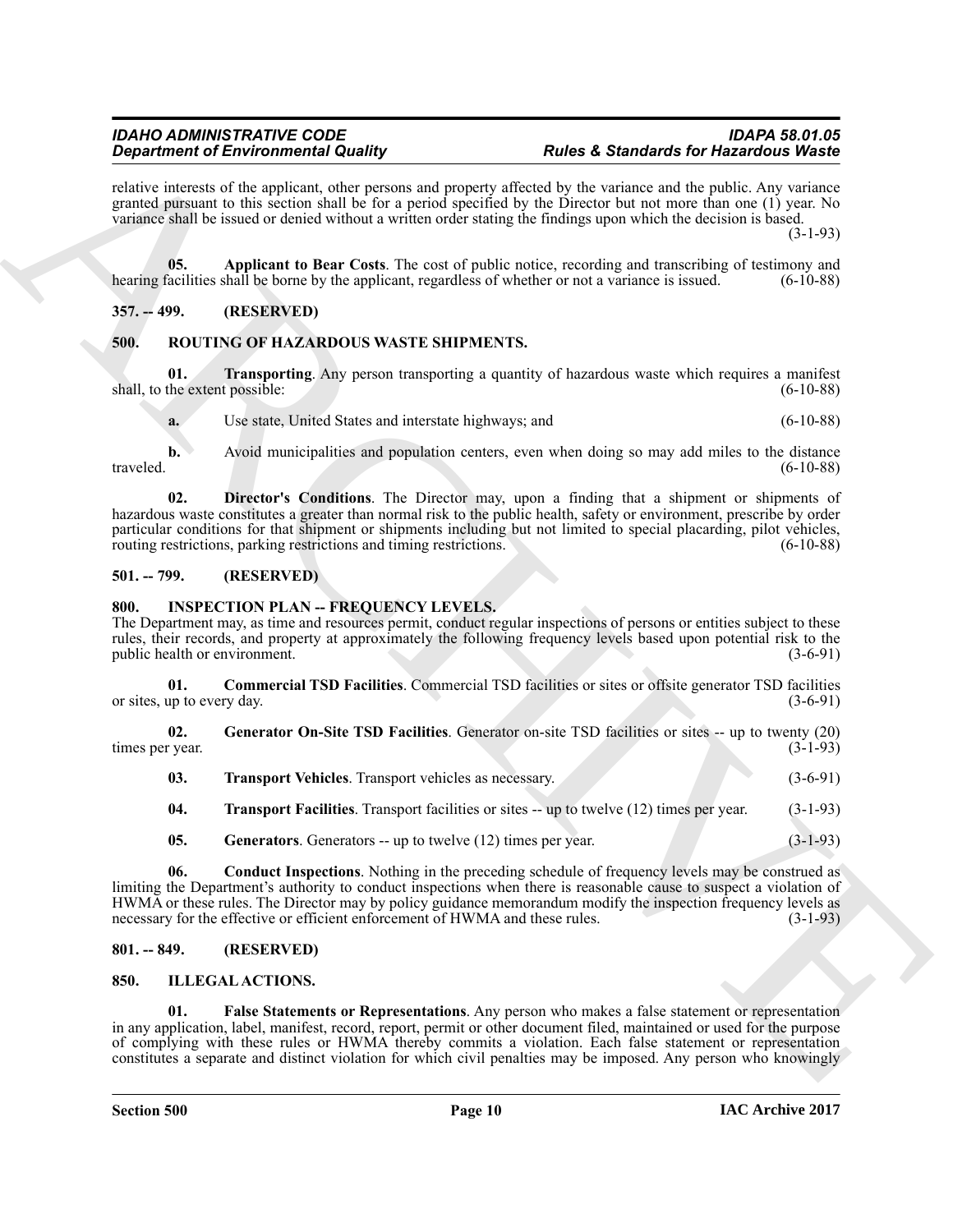makes a false statement or representation of the type described above is, in addition to civil penalties, subject to criminal prosecution for the commission of a misdemeanor for each statement or representation. (3-1-93) criminal prosecution for the commission of a misdemeanor for each statement or representation.

<span id="page-10-8"></span>**02. Failure to Comply with These Rules, the HWMA, or Other Requirements**. Any person who violates these rules, HWMA, or any permit, standard, condition, requirement, compliance agreement or order issued pursuant to these rules or HWMA thereby commits a violation. Civil penalties may be imposed for each separate violation and for each day of continuing violation. Any person who knowingly commits a violation of the type described above is, in addition to civil penalties, subject to criminal prosecution for the commission of a misdemeanor for each separate violation and for each day of a continuing violation. (3-1-93)

### <span id="page-10-0"></span>**851. -- 899. (RESERVED)**

### <span id="page-10-7"></span><span id="page-10-1"></span>**900. EXPENDITURES FROM HAZARDOUS WASTE EMERGENCY ACCOUNT.**

**Experiment of Environmental Castley and Solution Castle 100 and Solution School and Solution School and Solution School and Solution School and Solution School and Solution School and Solution School and Solution School** The Director may declare a hazardous waste emergency if the public health, safety or the environment are threatened by a release or threat of release of a hazardous waste or a substance which has become a hazardous waste. Following a hazardous waste emergency declaration, the Department may spend or obligate to be spent up to two hundred thousand dollars (\$200,000) from the Hazardous Waste Emergency Account to obtain equipment and materials, conduct investigations, test samples, and employ personnel as necessary or eliminate or mitigate the immediate threat and stabilize the situation. The Director may authorize the expenditure or obligation of more than two hundred thousand dollars (\$200,000) from this account in any given situation upon a finding by the Board that a greater expenditure or obligation is prudent and necessary to protect the public health, safety or environment. (5-3-0 expenditure or obligation is prudent and necessary to protect the public health, safety or environment.

### <span id="page-10-2"></span>**901. -- 995. (RESERVED)**

### <span id="page-10-3"></span>**996. ADMINISTRATIVE PROVISIONS.**

Administrative appeals of agency actions shall be governed by IDAPA 58.01.23, "Rules of Administrative Procedure<br>Before the Board of Environmental Quality." (4-6-05) Before the Board of Environmental Quality."

### <span id="page-10-4"></span>**997. CONFIDENTIALITY OF RECORDS.**

Information obtained by the Department under these rules shall be disclosed to the public in accordance with Chapter 1, Title 74, Idaho Code. Information submitted under a trade secret claim may be entitled to confidential treatment by the Department as provided in Section 74-114, Idaho Code, and IDAPA 58.01.21, "Rules Governing the Protection and Disclosure of Records in the Possession of the Idaho Department of Environmental Quality." (4-5-00)

### <span id="page-10-5"></span>**998. INCLUSIVE GENDER AND NUMBER.**

For the purposes of these rules, words used in the masculine gender also include the feminine and neuter gender, and vice versa, where appropriate. Words in the singular include the plural and words in the plural include the singular.

(3-1-93)

### <span id="page-10-6"></span>**999. SEVERABILITY.**

The provisions of these rules are severable and if a provision or its application is declared invalid for any reason, that declaration will not affect the validity of the remaining provisions. (6-10-88) declaration will not affect the validity of the remaining provisions.